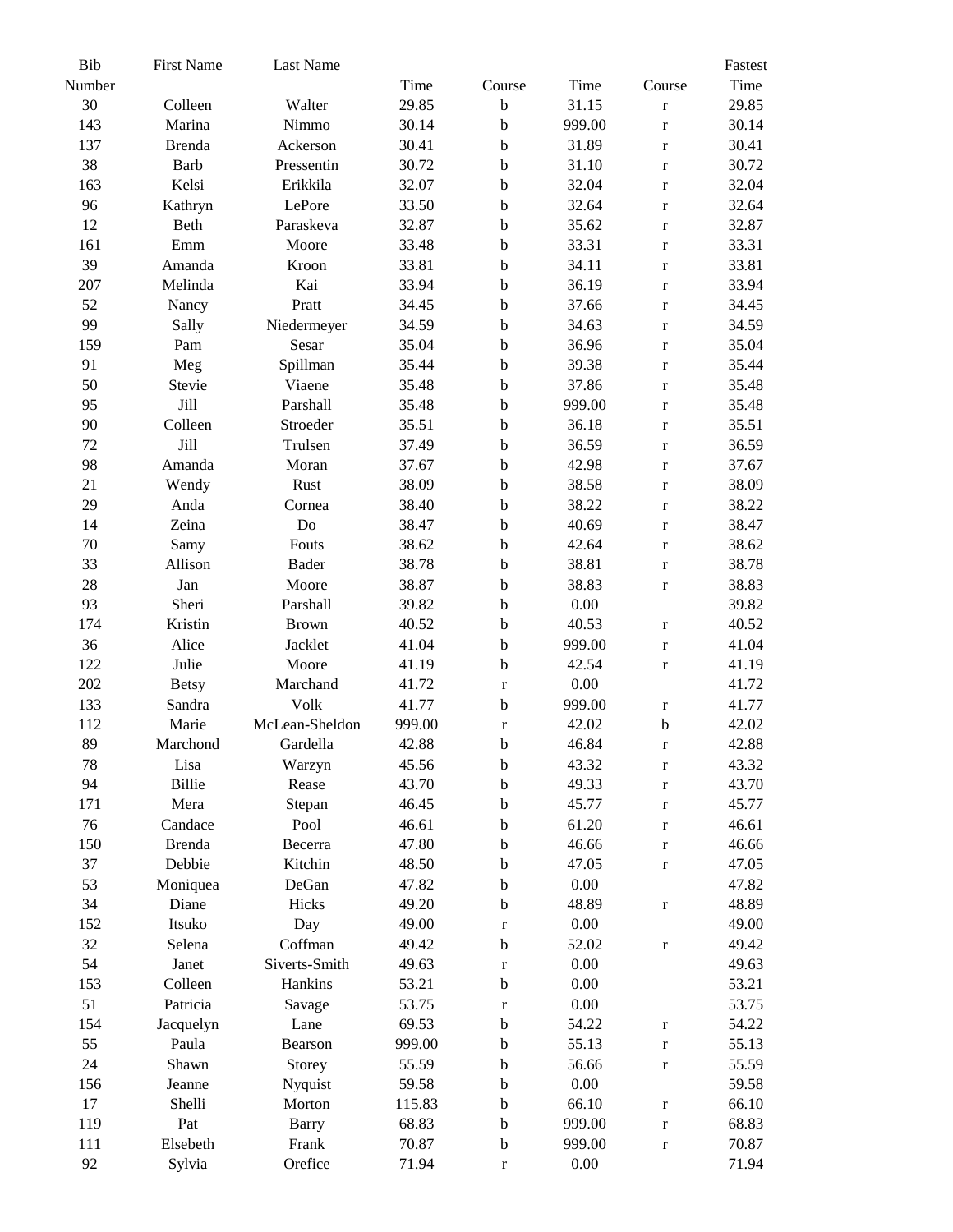| Bib    | <b>First Name</b> | Last Name    |        |             |        |              | Fastest |
|--------|-------------------|--------------|--------|-------------|--------|--------------|---------|
| Number |                   |              | Time   | Course      | Time   | Course       | Time    |
| 180    | Ben               | McKinley     | 26.44  | $\mathbf b$ | 27.26  | $\mathbf r$  | 26.44   |
| 66     | Peter             | Dodd         | 26.53  | $\mathbf b$ | 27.23  | $\mathbf r$  | 26.53   |
| 158    | Ken               | Park         | 26.99  | $\mathbf b$ | 27.00  | $\mathbf r$  | 26.99   |
| 102    | Ward              | Jagels       | 27.12  | $\mathbf b$ | 999.00 | $\mathbf r$  | 27.12   |
| 134    | Jay               | Pollock      | 27.35  | $\mathbf b$ | 999.00 | $\mathbf r$  | 27.35   |
| 144    | Gunther           | Bergner      | 27.51  | $\mathbf b$ | 27.47  | $\mathbf r$  | 27.47   |
| 117    | <b>Brian</b>      | Stanley      | 27.58  | $\mathbf b$ | 29.98  | $\mathbf r$  | 27.58   |
| 198    | Scott             | Morrison     | 27.77  | $\mathbf b$ | 30.40  | $\mathbf r$  | 27.77   |
| 132    | Mark              | Stanford     | 27.83  | $\mathbf b$ | 29.34  | $\mathbf r$  | 27.83   |
| 60     | Dale              | Parshall     | 27.93  | $\mathbf b$ | 28.44  | $\mathbf r$  | 27.93   |
| 130    | Geoff             | Mihalko      | 27.97  | $\mathbf b$ | 28.51  | $\bf r$      | 27.97   |
| 186    | <b>Brian</b>      | Bogatin      | 28.13  | $\mathbf b$ | 28.87  | $\mathbf r$  | 28.13   |
| 64     | <b>Bruce</b>      | Parshall     | 28.57  | $\mathbf b$ | 29.53  | $\mathbf r$  | 28.57   |
| 79     | Paul              | Soper        | 28.57  | $\mathbf b$ | 29.63  |              | 28.57   |
| 140    |                   |              | 28.58  | $\mathbf b$ | 999.00 | $\bf r$      | 28.58   |
|        | Ryan              | Rooper       |        |             |        | $\bf r$      |         |
| 126    | Thomas            | Hildick      | 28.65  | $\mathbf b$ | 29.23  | $\bf r$      | 28.65   |
| 182    | Kevin             | Chapman      | 30.28  | $\mathbf b$ | 28.99  | $\mathbf r$  | 28.99   |
| 131    | Gary              | Gunderson    | 29.13  | $\mathbf b$ | 34.18  | $\mathbf r$  | 29.13   |
| 199    | Robert            | Galasso      | 29.20  | $\mathbf b$ | 30.94  | $\mathbf r$  | 29.20   |
| 165    | Rob               | Weisskirchen | 29.52  | $\mathbf b$ | 29.22  | $\mathbf r$  | 29.22   |
| 87     | Tom               | Scott        | 29.65  | $\mathbf b$ | 30.93  | $\mathbf r$  | 29.65   |
| 176    | Paul              | Lyshaug      | 999.00 | $\mathbf b$ | 29.74  | $\mathbf r$  | 29.74   |
| 100    | Alan              | Bean         | 29.94  | $\mathbf b$ | 30.61  | $\mathbf r$  | 29.94   |
| 69     | Bob               | Lawrence     | 30.04  | $\mathbf b$ | 31.29  | $\mathbf{r}$ | 30.04   |
| 127    | Loren             | <b>Black</b> | 30.11  | $\mathbf b$ | 30.84  | $\bf r$      | 30.11   |
| $10\,$ | Chris             | Wiley        | 30.18  | $\mathbf b$ | 30.94  | $\mathbf r$  | 30.18   |
| 192    | Greg              | Dilger       | 33.01  | $\mathbf b$ | 30.35  | $\bf r$      | 30.35   |
| 74     | Andrew            | Hobart       | 30.53  | $\mathbf b$ | 30.38  | $\mathbf r$  | 30.38   |
| 205    | Jerry             | Fitzpatrick  | 30.64  | $\mathbf b$ | 31.33  | $\bf r$      | 30.64   |
| 138    | Jeff              | Ackerson     | 30.73  | $\mathbf b$ | 31.15  | $\bf r$      | 30.73   |
| 46     | Daryl             | Seitzer      | 30.87  | $\mathbf b$ | 31.45  | $\mathbf r$  | 30.87   |
| 11     | Farzin            | Ghezel       | 31.18  | $\mathbf b$ | 30.95  | $\mathbf r$  | 30.95   |
| 160    | Garth             | Eliason      | 31.30  | $\mathbf b$ | 31.14  | $\mathbf{r}$ | 31.14   |
| 200    | Thomas            | Cansler      | 31.98  | $\mathbf b$ | 31.30  | $\mathbf r$  | 31.30   |
| 193    | Tim               | Aid          | 31.53  | $\mathbf b$ | 31.37  | $\mathbf r$  | 31.37   |
| 190    | Dave              | Pritchard    | 31.52  | $\mathbf b$ | 34.87  | $\mathbf r$  | 31.52   |
| 136    | Vladimir          | Didenko      | 31.93  | b           | 31.70  | $\mathbf r$  | 31.70   |
| 86     | Michael           | Slauson      | 31.78  | b           | 32.48  | $\mathbf r$  | 31.78   |
| 15     | Morten            | Kvinge       | 31.88  | $\mathbf b$ | 33.64  | $\mathbf r$  | 31.88   |
| 67     | Jack              | Walker       | 32.46  | $\mathbf b$ | 31.95  | $\mathbf r$  | 31.95   |
| 184    | Daniel            | Petrusich    | 32.34  | $\mathbf b$ | 32.13  | $\mathbf r$  | 32.13   |
| 162    | Steve             | Farah        | 32.25  | $\mathbf b$ | 33.32  | $\mathbf r$  | 32.25   |
| 145    | <b>Steve</b>      | Claussen     | 32.82  | $\mathbf b$ | 32.72  | $\mathbf r$  | 32.72   |
| 183    | Tim               | Cundari      | 32.81  | $\mathbf b$ | 33.50  | $\mathbf r$  | 32.81   |
| 105    | David             | Lederfine    | 33.15  | b           | 999.00 | $\mathbf r$  | 33.15   |
| 42     | Alan              | Polaski      | 33.79  | $\mathbf b$ | 33.17  |              | 33.17   |
|        |                   |              |        |             |        | $\mathbf r$  |         |
| 68     | Terry             | Walter       | 33.30  | $\mathbf b$ | 35.02  | $\mathbf r$  | 33.30   |
| 139    | Jeff              | Dulcich      | 999.00 | b           | 33.49  | $\mathbf r$  | 33.49   |
| 204    | Grant             | Fitzpatrick  | 33.51  | $\mathbf b$ | 33.60  | $\mathbf r$  | 33.51   |
| 142    | Mark              | Conan        | 33.57  | $\mathbf b$ | 34.55  | $\mathbf r$  | 33.57   |
| 155    | Michael           | Mecham       | 34.44  | $\mathbf b$ | 33.65  | $\mathbf r$  | 33.65   |
| 58     | <b>Bruce</b>      | Kuper        | 36.25  | $\mathbf b$ | 33.69  | $\mathbf r$  | 33.69   |
| 62     | John              | Orefice      | 33.74  | $\mathbf r$ | 0.00   |              | 33.74   |